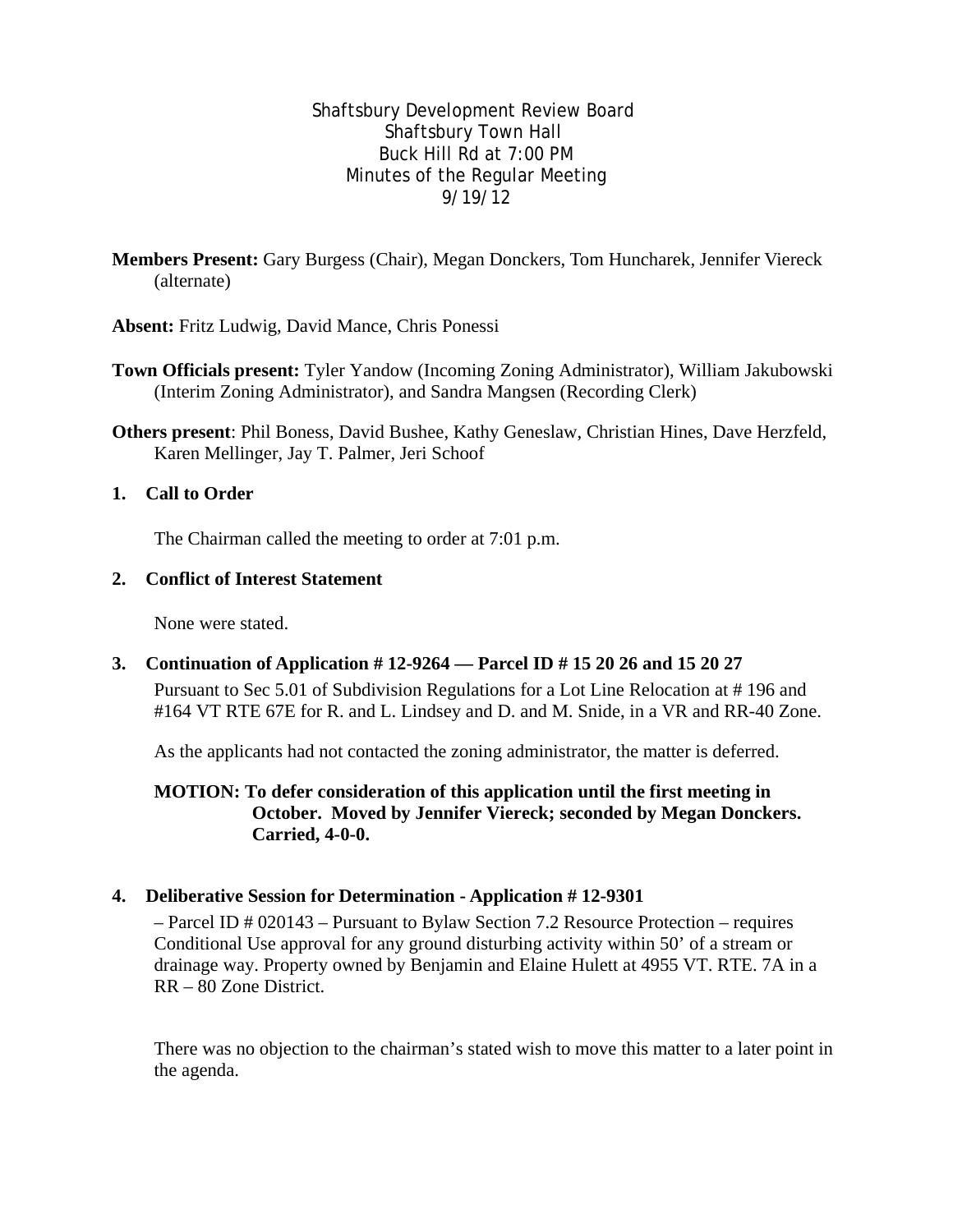# **5. Application # 12-9309 – Parcel ID # 03 02 21.1**

– Pursuant to Subdivision Regulations – Section 5.0 - Applicant Regina Shaler requests Sketch Plan Approval to proceed with a Hearing for a two (2) lot subdivision at property located at 236 Glastonbury Rd.in an RR-200 Zone District. Previously subdivided in 1990 by Hawks (two-lot, minor).

Christian Heins spoke to the DRB about this application. There was some discussion of the classification as major or minor.

## **MOTION: To classify the proposed subdivision as major. Moved by Megan Donckers; seconded by Tom Huncharek. Carried, 4-0-0.**

To allow time for notification of neighbors, the required hearing will be warned for October 17, 2012.

As an abutting neighbor, Karen Mellinger posed questions.

# **MOTION: To hold over further consideration of this application until 10/17. Moved by Megan Donckers; seconded by Tom Huncharek. Carried, 4-0-0.**

## **6. Application # 12-9295 – Parcel ID # 15 20 38.**

–Pursuant to Bylaw Section 9.0 through 9.18 for replacement of a Telecommunications Tower structure at the State police barracks owned by Wm. H. Dailey Inc. at 96 Airport Rd., in a Commercial Industrial Zone.

Phil Boness spoke to the DRB about this application.

Mr. Boness was advised of two conditions that will be imposed: a security bond must be provided and the existing tower must be removed

## **MOTION: To close the hearing. Moved by Jennifer Viereck; seconded by Tom Huncharek. Carried - 4-0-0.**

# **7. Discussion of Rules and Procedures.**

While the chairman recommended waiting input from members absent this evening before voting on the procedures, he invited comments and question from the members and from the public.

## **MOTION: To ask the Select Board to facilitate giving the DRB the capability to handle its paperwork electronically, in a way comparable to what is in place for the Select Board. Moved by Tom Huncharek; seconded by Megan Donckers. Carried - 4-0-0.**

# **8. Approval of Minutes of July 18, August 15, and September 5, 2012.**

These minutes will be considered at the first meeting in October. The Zoning Administrator noted that Bob Holmes, the Vice Chair, was allowed to sign the Minutes where he chaired if the other Board members had approved and he agreed.